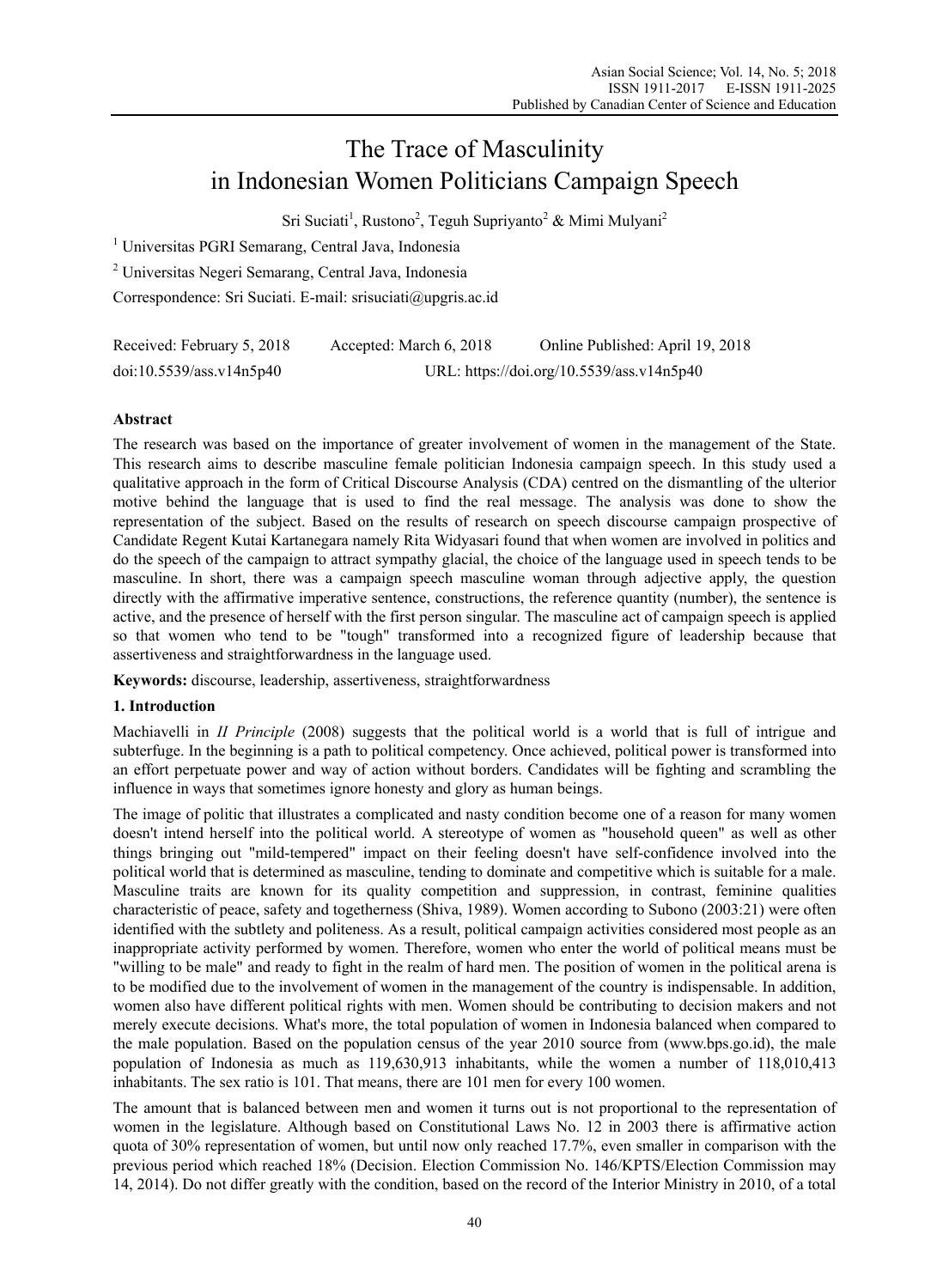of 440 positions of Regent/Mayor throughout Indonesia, only 2.27% run by women (Syafputri, 2014). Meanwhile, of the 33 provinces since 2015 none-sex female Governor after Ratu Atut, Governor of Banten which was replaced by his Deputy, Rano Karno because of a corruption case.

The small percentage of women in the legislature, as well as the head of the area, showed that plenty of women have not been interested in politics. In addition, the fact shows that the Megawati Sukarno Putri up to this time being the only female Indonesia who served as General Chairman of the party in Indonesia, namely the Indonesia Democratic Party of Struggle. In fact, according to Nuryoto (1998:16-24) results showed that academically, women at the various levels of education shows a better achievement than men.

Since the enactment of Constitutional Laws No. 22 in 2007 about organizers of the elections, the election of the district head (elections) are no longer carried out by Regional People's Representative Council known as (DPRD) but rather done directly by the community. In this way, the opportunity of women to run for Office and was elected as a district head are becoming increasingly open.

With direct elections, the popularity of the candidate matters is considered by the poles. Candidates who have high ability General is well known by the public. Therefore, candidates usually strive hard in order to acquaint themselves with the widely known by the public. In this case, the campaign became a powerful way. One form of campaign perspective is often done face to face directly with the community and delivering a speech of the campaign. In a campaign speech contained words, phrases, and sentences are believed to have the power to convince people to drop the selection on a particular candidate. Therefore, the mastery and way of delivery is a good language to the attention of its own in the delivery of the speech of the campaign.

Lakoff (1979), Tannen (1991), and Cameron (1994) suggested that male and women differ in their use of language. In addition to the more assertive, men tend to be more businesslike and rough language compared to women. Women are more careful when expressing something, with a choice of words that are more subtle and polite. Language means tend to be male, while the language of women means more than one, one meaning as it says (explicit) and the other meaning is implicit meaning.

Women are more likely to use said cooperative, while men are more likely to use a competitive style. Girls tend to get appreciation when it can "maintain" her attitude, while boys tend to get the appreciation when able to demonstrate the style of an assertive and authoritative said. This difference according to Tannen (1991) because the guy with the language wants to keep their influence, status, and creating a condition. On the contrary, women are using language for communication and establishment of relationship defending in order to be "frowned upon". Shiva (1989) referred to it as the quality of the feminine and masculine qualities in speaking. Feminine qualities are more likely to be owned by women, while the masculine qualities tend to be owned by males. This means that women also have masculine qualities and vice versa.

It is at the same time also pointed out that the language reflected the culture and thoughts that develop within communities the wearer. Language becomes a set of conventions strategies reflect social relations. One of the important aspects of social relationships within the community is the Division of roles based on gender. In this case, the language is available as a tool to embody those roles. By quoting the opinion of Philips and Moi, Budiman (1992) formulated that contain terms, concepts, and a label that marked all these manners. That is the behaviour of which is appropriate for men and which are improper for women. Language record assumptions that are believed to be by the people regarding how should a man or women looking, thinking, and acting.

How the discourse of female politician campaign speech when the language is used tends to be a stereotyped feminine quality of entry to politics that is considered a masculine quality becomes interesting to be researched.

## **2. Method**

As a subject of research is Rita Widyasari hereinafter called RW. RW is a woman who is very well known in its territory, Kutai Kartanegara (hereinafter called as Kukar district. RW election was elected the first female Regent in Kalimantan region, Kertanegara district, through Regional Election in 2010. In December 2015, she was again elected as a Regent for the second period of Kertanegara district.

In this study used a qualitative approach in the form of critical discourse analysis (CDA). This is attention focused on the dismantling of the ulterior motive behind the language used. In this context, it should be noted that in order to found the real message. The analysis is mainly done to show the representation of the subject, namely the candidate Regent of Kukar district, RW election is shown through the language used in the campaign speech titled "The Big Campaign Rita Widyasari and Daman" at Rondong Demang, Tenggarong, on Wednesday, November 25, 2015.

In this study, the framework of Fairclough's CDA is used as the main foundation of research. Basing on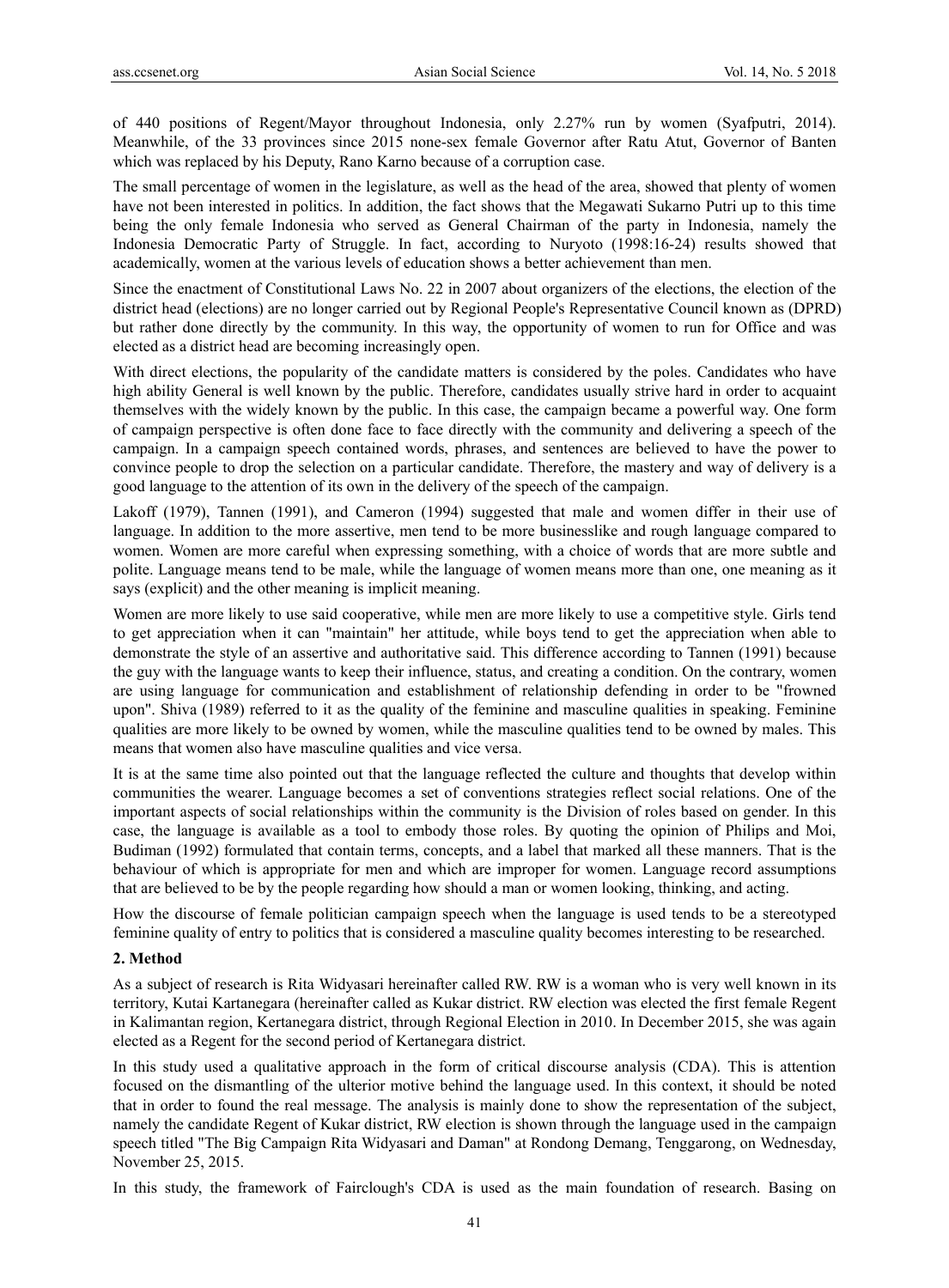Fairclough's opinion (1989), the discourse was analyzed from three dimensions that exist simultaneously: texts, discourse and practice, socio-cultural practice; the texts spoken language or writing, practice of discourse, such as the production and interpretation of texts and interpretation/socio-cultural practices, namely the context of communities, institutions, and culture that define the form and meaning of a discourse. Thus, the masculine campaign speech of RW election is analyzed in three dimensions. In this case, the use of language in the speech of the campaign speech RW discourse identified with based on the dimension text. Next, do the prediction and analysis of the data, in accordance with the social context of its culture.

#### **3. Result and Discussion**

#### *3.1 Feminism and Masculine Features*

In fact, women and men develop a style of speaking or speech styles are different. Wareing (1999) indicated that male and female separate systemically in important stages of their lives. In childhood and youth, friendship brings men and women from different subcultures especially with regard to rules of behavior and rules of passionate speeches, this effect on the difference in language using and style of speaking among men and women.

Interesting language phenomenon that is found in the speech of the campaign RW election is the use of adjectives, form questions, sentence mode, the reference sentences, verb, and the presence of the self (in the text) as seen in Table 1 the Masculine Language Phenomenon.

| No. | Language<br>Phenomenon              | <b>Masculine Features</b>                                                                                               | <b>Feminism Features</b>                                                                            |
|-----|-------------------------------------|-------------------------------------------------------------------------------------------------------------------------|-----------------------------------------------------------------------------------------------------|
| 1.  | Applying<br>Adjectives              | Neutral and not used much<br>Appearing 6 adjectives:<br>2 superlative adjectives "highest" and<br>$\bullet$<br>"widest" | Adjective "empty" (minor) and frequently<br>appear.<br>2 adjectives: "superbly" And "steadily"<br>٠ |
| 2.  | Question<br>forms                   | Direct question, constructive affirmative<br>9 direct questions with constructive<br>$\bullet$<br>affirmative           | Rhetorical questions/tag question<br>3 tag questions                                                |
| 3.  | Sentence<br>method                  | Imperative/directive<br>7 interrogative forms<br>$\bullet$                                                              |                                                                                                     |
| 4.  | Sentence<br>references              | Ouantitative<br>10 numbers refer to amount of 8 sentences<br>$\bullet$                                                  | Oualitative<br>2 words refers to the amount of a word<br>"incredible", and word of "all" parties    |
| 5.  | Verb                                | Actives<br>31 active verbs into 23 sentences<br>$\bullet$                                                               | Passives<br>8 passive verbs into 4 sentences                                                        |
| 6   | The<br>self-presence<br>of a speech | The singular pronoun "I"<br>Appearing 14 times                                                                          | Singular plural pronoun<br>4 words "us" and 7 words "we"                                            |

Table 1. Masculine Language Phenomenon

The first phenomenon that is used is adjectives form. Lakoff (1979) and Haas (1979) stated that women use the adjectives more often than men. Generally, the use of adjectives by women is doing emotionally. In her campaign speech, a discourse of RW election only turns out using three times the word "superbly", once the word "steadily", once the word "highest" and one time the word "widest". This shows that quantitatively of RW election isn't much use adjectives along the speech that it conveys, though in fact some sentences can be responded with the same adjectives in few sentences of the other. The five adjectives are used, two of which can be categorized as masculine, i.e. "highest" " and "widest", in the sentence "I feel proud and honored today, say the *highest* and *widest award,* over the presence of ladies and gentlemen gives tremendous vibrancy to me to build the Kutai Kartanegara in the period of 2016 to 2021 for the support of the whole community of Kutai Kartanegara". Two superlative adjectives are used in order to provide an appreciation to the audiences with a very large number of those present in the great campaign, giving support to the RW as a potential Regent of Kertanegara district. Adjectives are not including category "empty" as explained Lakoff (1979). The adjective does not convey impression idealism or childish or not mature in thinking for its users in the context of that sentence, though there are inaccuracies in the election on the word "existence". The "high" customarily given, but the "wide" is not commonly used.

Other adjectives are used in sentences in all speech of RW election, that the word "superbly" in the sentence " take a walk to Hulu, there's definitely some sponge cake ... If you are interested in advanced select the number ... (one, audiences) .... *It is superbly "!.* The word "superbly" in that sentence means "great", "unusual",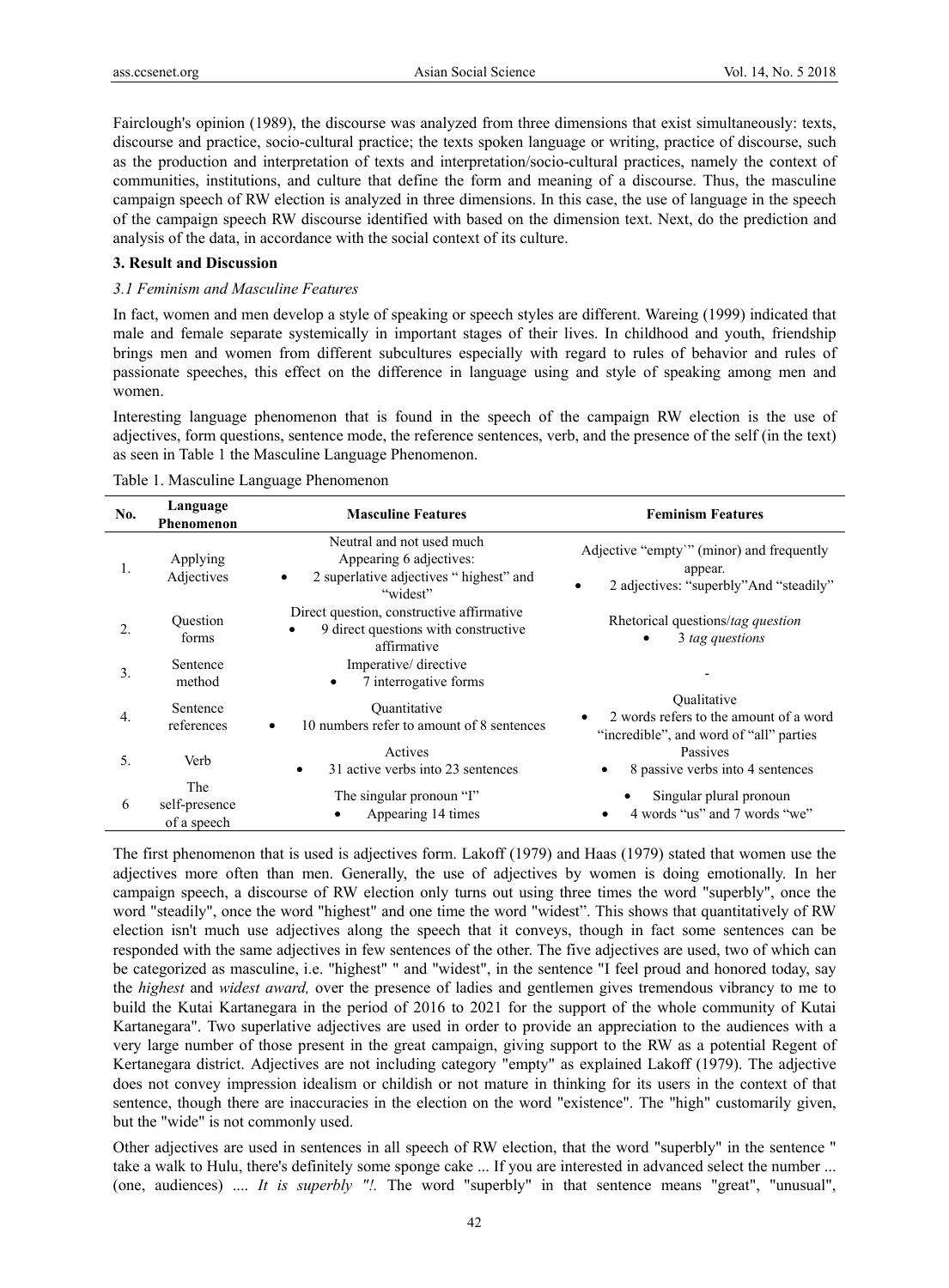"exceptional" or "is not equal to the other". Similarly, the word "superbly" in the sentence "what do need to establish the competency-based human resources in Kutai Kartanegara Regency? (A wish, audiences) ..., *it is superbly...!* The choice of the word "superbly" in the second sentence, it cannot be said to be "empty" adjectives. It is electrically neutral. However, seen from the "time/time pronunciation", that word is pronounced after the sentence intact (perfect) delivered by a candidate of RW response to the audiences, and she responded with speech "superbly", so it belongs in the category of feminism. Likewise with the word "steadily" in the sentence "what is the need to establish a bureaucratic reform in Kutai Kartanegara Regency? (Need to be), *steadily...!!!"* The word "steadily" is also a response to the response given audiences. The use of the adjectives "steadily" at sentence meaning "solid and keep it" (no wobble, no change) is also neutral. The use of the adjectives "steadily" at sentence meaning "fixed" solid and (no wobble, unchanged), as the word "superbly" in the previous sentence, including the infantilism category. This word is used to give the appreciation to the audiences who pay attention and understand what the subject is delivered.

There are different things on the adjective "incredible" in the sentence "I feel proud and honoured today, say the extended award, widely over the presence of ladies and gentlemen all who give *incredible* spirit on me to build Kutai Kartanegara in the period of 2016 to 2021. The word "*incredible*" is neutral and is used in the sentence so that it does not include the infantilism category. Thus, three of the adjectives used in the form of the answer to the question the subject of the response given by the previous subject more serves as a "*senggakan*" (javanese=support) capable of creating an intimate atmosphere/warm so that the categories include the feminine. Meanwhile, the word "highest", "widest" and "*incredible*" used blending in a sentence does not include the feminin category of infantilism. The selection of adjectives or adjective in the speech campaign of RW election as well as the placement in the sentence implies the look explicit and strong as a candidate for Regent and they are able to create a warm atmosphere.

The second phenomenon is the use of question form. It is generally marked with the word question particle or "question-tags" attached to verbs. The form of the question used to obtain responses or answers from those who asked. In her campaign speech, the candidate of RW uses many interrogative sentences, generally in the form of a direct question in sentence construction of affirmative (*direct question affirmative construction*). Recorded the candidate of RW use 9 (nine) in this type of questions, given in the form of a question that contains a designation, edification, reinforcement, or a positive assertion about something. The sentence is marked with the word question "what" at the beginning of each sentence and is followed by a selection of that assert the words of affirming/affirmations such as "*stabilize*" in the sentence "what is the need to *stabilize* bureaucracy reform in Kutai Kartanegara Regency?", the word "increase" in the sentence "what is the need to *increase* agricultural, tourism management for the Group of economic structure in the massif of Kutai Kartanegara Regency?", the word "build" in the sentence "what do we need to *build* infrastructure for the sake of power interconnection competitive area in Kutai Kartanegara Regency?, and the word "what" as in the phrase, "what do we need to do a women's empowerment and strengthening child protection in Kutai Kartanegara Regency? On sentences that look that all questions submitted directly in the construction of the affirmative. According to Baikalova (2016), *direct question affirmative construction* is more widely used in the *masculine features*.

In addition, the candidate of RW in a campaign speech also use *question tag* marked by a word like "isn't it" such as in the sentence "*Rita-Edi comes to represent all of ethics in Kutai Kertanegara district, isn't it?*, to represent all of religions in Kutai Kertanegara district, *isn't?*, to represent all of professions in Kutai Kertanegara, *isn't it*?". The word of "isn't it" that is conveyed with question form in the sentence stated can be lined up with "question tag". This sentence conveyed not for getting an answer or rhetorical term in the order it is called by rhetorical question. *Question tag* according to Baikalova (2016) or than applied by women and believed containing feminism quality. While, compared with direct question form in the affirmative construction, the using of *question tag* much less using.

The third phenomenon is sentenced method. It relates to ideas expressed to partner or others (Santoso 2003:175). Those ideas can be expressed in declarative, interrogative, and imperative forms. Compared with a declarative and imperative sentence, the imperative sentence is applier into speech campaign of RW election. The presence of an interrogative sentence is marked by the imperative verb "choose" in the sentence "... .. Select number one ... imperative verbs", "pass" in the phrase "tell who is not present today ...", imperative verbs "choose" in the phrase "*choose* a Regent of existing female", and said the final command "please" in the sentence "... we ask to forward" and "... *Please* forward everyone". If these last two sentences delivered by the candidate of RW to the figure (party officials) are respected, while the verb "choose", "pass", and "hold" presented to audiences and communities of Kutai Kartanegara in General. The interrogative sentence is used with the hopes of responded with actions as instructed. In this case, the candidate of RW as an addresser is the subject of "request" or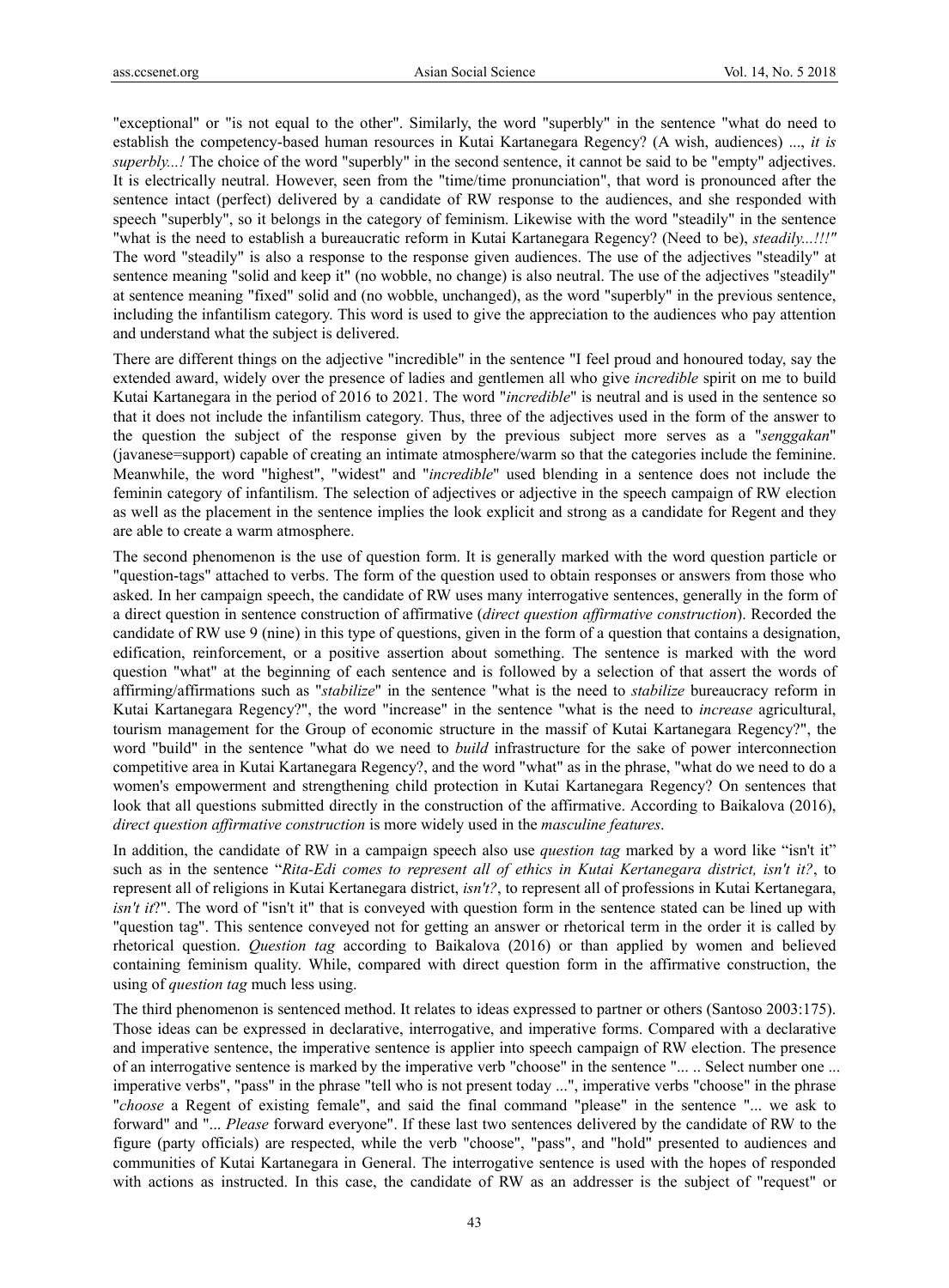"command" something to the people or certain parties to do something. Thus, the candidate RW, in this case, takes the position as the giver of command to other people/caller/audience. A large of an imperative in discourse mode shows a campaign speech it conveys masculinity.

The fourth phenomenon is the reference to sentences in the form of quantity numbers. Everyone has certain tendencies in the speech that it conveys. Some people are predisposed adverbial, explanatory words, some others use quantity figures. In her campaign speech, there are a lot of candidate of RW many use quantitative references (numbers) in its words. At least 10 (ten) words that refer to numbers is presented in 8 (eight) sentences that are all pointing at the amount. The word "seven" in the sentence "there is 7 necessity we have to perform in the King's Gate the second volume, yes...There are 7 missions that I have to convey". The word "one" in the sentence "*1* laptop, *1* teacher, *1* house for teachers who do not yet have a house ...", the word "hundred million" in the sentence "Each group of farmers and fishermen will be given 100 million annually". The word "three percent" in the sentence "we will set aside a budget of at least *3%* so that the bore, check out pregnancy in Kutai Kartanegara Regency is free to all regions, the words "ten percent" in the sentence "we are also committed to set aside *10%* of budget funds GRANT of Kutai Kartanegara district". Similarly, the words "of up to twenty-five million five hundred million" in the sentence "we are also committed to providing credit to women without monetary, without any guarantee, of *25 million to 500 million* for all women in Kutai Kartanegara district.

Number or a Word Number bookmark such as "seven", "one", "hundred million", "three percent", "ten percent", "twenty-five million", and "five hundred million" at the sentences above become the sign of the certainty of the amount of something called for by the subject According to Wood (2009), the man with masculine qualities are marked with the reference number that is considered to be exact. With reference numbers on the use of the phrase, surely the impression and "be counted" as well as logical became very evident. Quantity/number is considered to be definitely for men so are considered more masculine (Wood 2009).

Even so, words/phrases with references on the approximate amount were also used by the candidate of RW though not as much as a quantitative reference. The phrase "incredible large number" in the sentence "the incredible large number I feel proud and honored today, say the highest and widest award over the presence of ladies and gentlemen all" and the word "all" in the sentence "Although we are the independent but we also supported not carried on Yes ... I carried on by the people but supported by all parties that existed in Indonesia. The word "incredible" in two sentences above refers to the total number of (people who attended the high campaign of RW candidate) that very much. Similarly, to refer to the number of parties that support her, a candidate of RW uses the word "all". This presents both qualitative words feminine side than the language used by a candidate of RW.

Active and passive forms of are the next phenomenon. According to Irigaray (2005), a person's courage in expressing opinions is characterized by the use of an active sentence as well as the appearance of subjectivity. In her campaign speeches, a candidate of RW dominant use Active sentence could even say "almost" doesn't use a passive sentence to say "how lack". Active sentences that are characterized by the use of active verbs such as "feel", "say", "build", "support", "select", "set aside," and so on, as in the sentence "we are also committed to *set aside* 10% of budget funds budget of Kutai Kartanegara for agriculture" and the phrase "we are also committed to the youth to make independent youth clinics so that youth do not think how to *find* work but how to *open* employment. This means that courage which is identical with one's masculinity also became an identity candidate of RW. With verbs and sentences is active, the discourse of her campaign speech to be more masculine.

Meanwhile, the use of passive sentences found only a few long speeches. The presence of a passive sentence is marked with passive verbs, such as the word "given" in the sentence "Each group of farmers and fishermen will *be given* 100 million annually" and passive verbs "supported" and "carried" in the sentence "I was *carried* by the people, *supported* all the existing parties in Indonesia". This shows that in addition to demonstrating the quality of the masculine, the feminine also performed by a candidate of RW is sentence passive in her campaign speech discourse.

The next phenomenon is the presence within the discourse of campaign speeches. Politicians are presenting themselves in a speech before a specific strategy with an audience. This is apparent through the selection of the form of pronominal persona in the speech of the politician's campaign. Self-implicate the presence of options strategies against social distance created between politicians and audience. The use of the word "we" or "our" give effect closer or intimate in comparison with the word "I". In her campaign speeches, the candidate of RW discourse more use of pronouns "I" rather than "we" or "us". The word "I", among others, appear in the sentence "ladies and gentlemen of all who *I* respect, there are 7 missions that *I* have to pass. ..*I* am proud to present this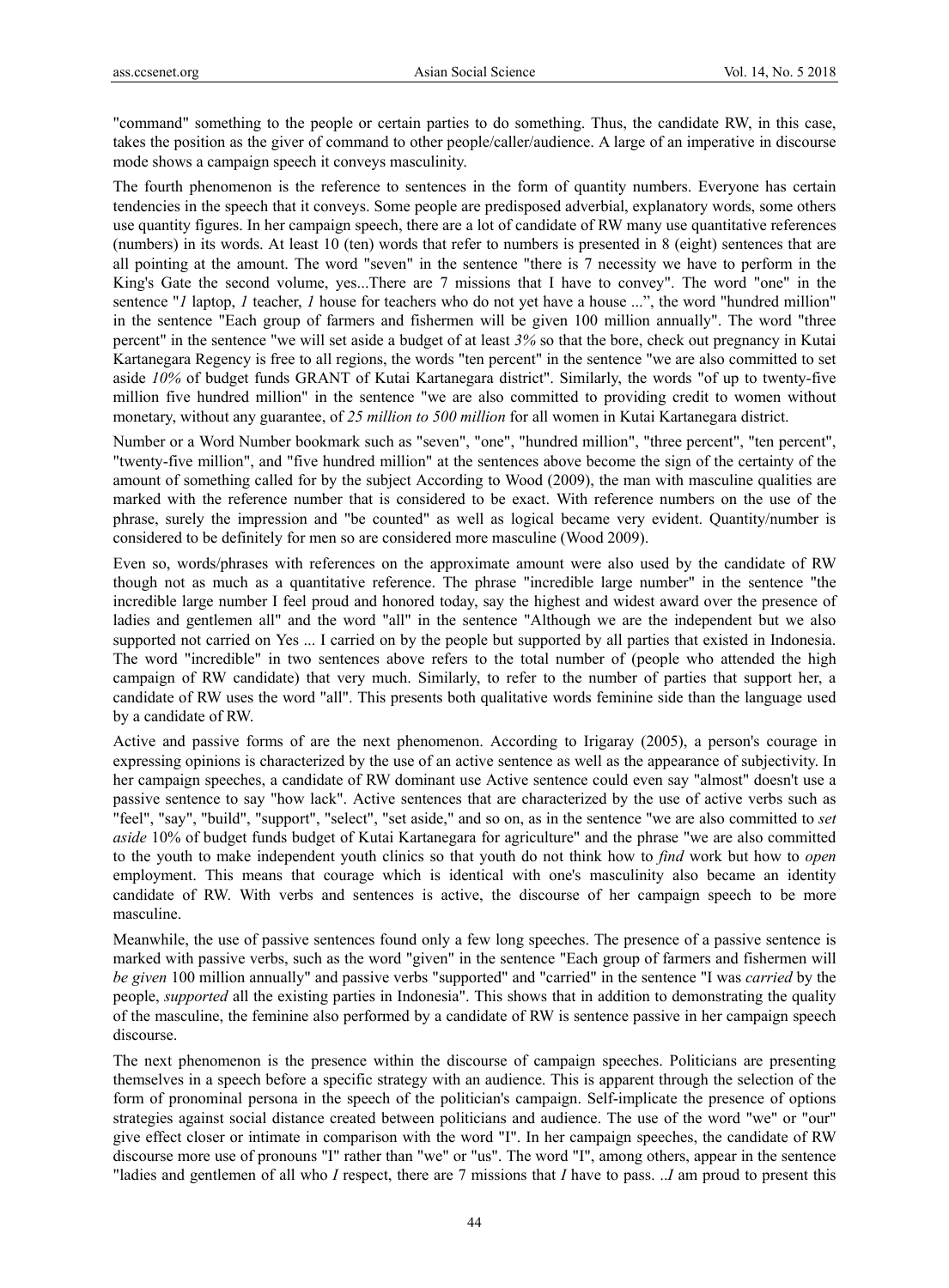day once here in front of me this present great figure. *I* wanted to call out one by one,... There are also presented my champion, Secretary General of Golkar's Party namely Bang Idrus. ...the incredible spirit of giving to me to build Kutai Kartanegara.

It is shown in that quote that candidate of RW is presenting herself as the first singular person. At least fourteen times that candidate of RW using the pronouns "I", while the first person plural "we" is used seven times and "we" four times. According to Xia (2013) in speaking, women tend to use the first plural pronouns, whereas men tend to use the pronouns of the first single. This shows that when women are more use of pronominal first single means she shows a quality of masculine in speaking.

In the context of a campaign speech, the candidate of RW use pronouns "I" in accordance with the rules of the normative use of pronouns. On the other hand, the dominance of the choice of pronouns "I" also show a masculine "strength" the subject because even though as a candidate but also as the place the single Regent position which has the "power" and a big name in front of "her community", Kutai Kartanegara district community. That is, it has a high popularity, a candidate of RW is very well known and respected by the community, as a Regent.

#### *3.2 Masculine Discourse: An Explanation*

Based on the above data analysis exposure can be expressed that the candidate of RW in a speech campaign attempts to appear masculine in the language that is used. The masculine is used as standard size because of the world leader in patriarchy identical to men so that the image of the great women almost always refers to something commonly done/said by a female. A great image for its candidate of RW, empowering words or language that are considered more masculine than feminine language superior were considered inferior. Based on this phenomenon, masculinity being an ideology that dominates and hegemony to borrow a term used Gramsci (1971) even though the actual good qualities of masculine or feminine are equally important, it takes in the life in the portion the same great. The ideology of the hegemony is the climax of a series of idea or capability of the group in power to influence the overall elements that exist in the community. The hegemony ideology that created a mass submission "spontaneous" is toward ideas or values of the dominant group (Gramsci, 1971; Kusujiarti, 2003).

Girls, as well as boys, are treated in ways that are systematically different. They have different experiences at home, at school, and at work. They worked on the different things while expecting the difference will come from them. Women since childhood culturally prepared for working in the domestic sphere, while male since childhood prepared as a leader with a public activity. When a woman, candidate of RW was about to "cross-over" into the land of men (public), she uses the standard male in order to be accepted and recognized or otherwise considered worthy being a leader. The language, in this case, becomes one of the means to strengthen that role.

"Resolute" and "strong" is the quality culturally prepared to "house leader" such as men. Assertiveness and strength it is also reflected in a choice of words and sentences. Not surprisingly, when a Regent or candidate of female RW delivered a campaign speech in front of communities in Kutai Kartanegara, she did not want to get the attribute or predicate as leader of "women" is weak. Therefore, the choice of adjectives, questions form, sentence mode, the reference sentences, verbs and pronominal as a form of self-presence in the discourse of campaign speeches all tend to be masculine.

Adjectives are "neutral" and not influence, the questions from directly and affirmatively as well as minimize the *question tag*, be an option. In addition, the dominant imperative sentence mode shows a side of campaign speech discourse masculinity of other RW. The explanation is that the power to give instructions or commands generally done by the person who has the authority to give orders. She has the "power" to give the orders. In this case, the public role as a leader of the culturally is identified with men manifested through the using of an imperative sentence. This implies the appearance of campaign speech discourse RW as a potential Regent woman is *manly*. In other words, the image of a leader that is obtained through the use of the masculine sentence commands/instructive.

Reference sentence if quantitatively in figures in campaign speech discourse is masculine of RW's candidate to another. Reference this number by Wood (2009) are masculine because of the certainty of the amount can be calculated (exact). This contrast such as with long purely qualitative explanation is more likely to be considered feminine. Emergence numbers evenly in almost every campaign speech became a part of the discourse marker idiosyncrasies of speech is a man. Another masculine is the use of active verbs and sentence. The form of the verbs and active sentences that dominate the use of the phrase in the campaign speech of RW's candidate show courage and aggressiveness of the women who had been considered likely to be the male's territory. The use of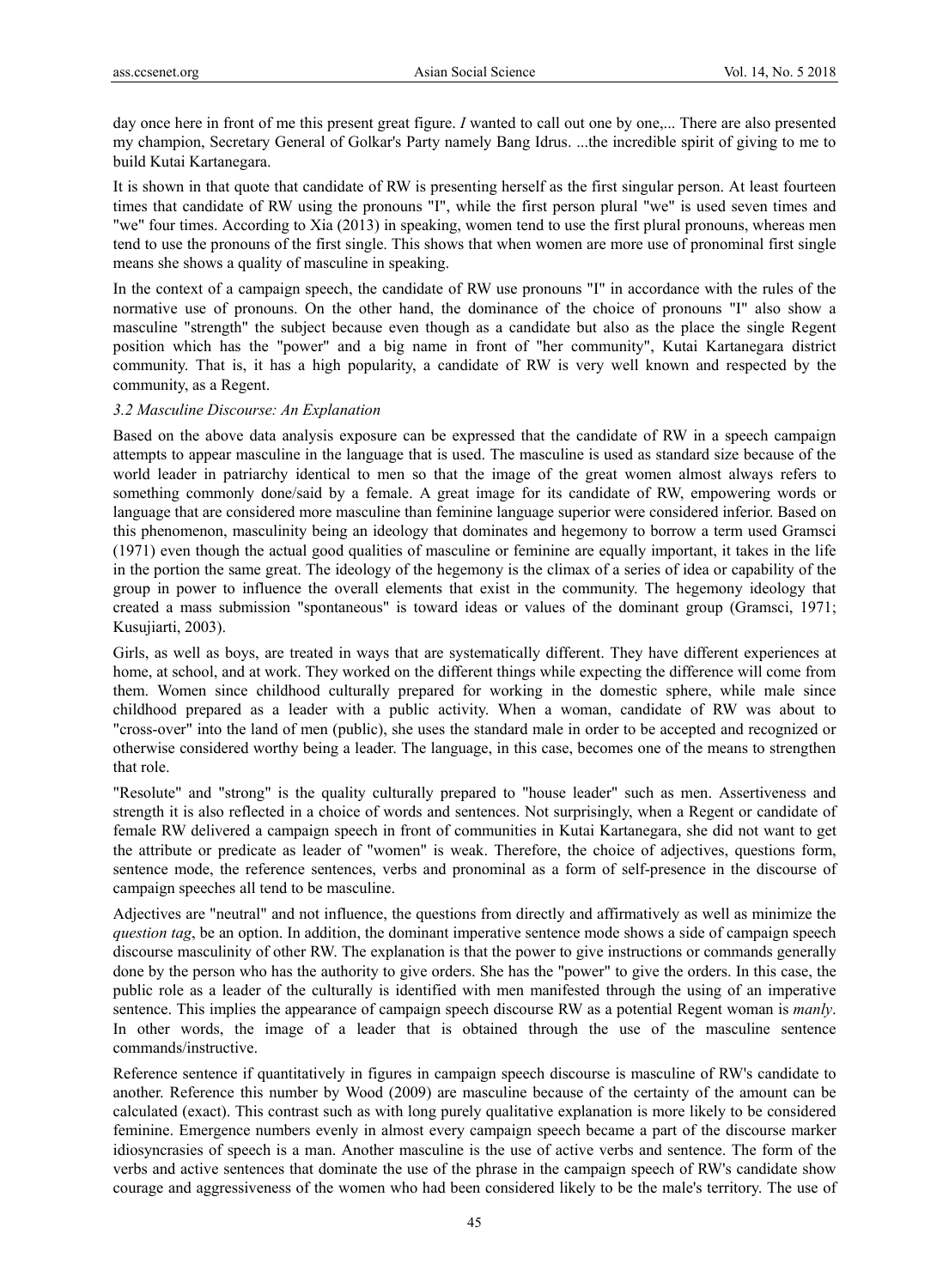active form at the same time also marked the appearance of identity and subjectivity of the subject.

The next masculine is the attendance of the self through the use of a pronominal first single "I" called by Baikalova (2016) as masculine features. Use of the pronouns "I" shows the confidence of RW's candidate. The single candidate as RW certainly understands well the community needs of Kutai Kartanegara during the last four years were under her direction. He was also sure of what to do if served as a regent for the second time. In addition, confidence also woke up because its presence (in the high campaign) as Regent of Kutai Kertanegara district (single candidate) gives a sense of pride for an audience because equally with a supreme leader in its region, listened to the speech of the campaign, and even be shaken with her. On the other hand, the use of the first person singular pronoun "I" also showed a distance between the politicians with the audience. The word "I" implies domination or power, bony self, who is more instrumental. Campaign speech, in this case, was indeed carried out by RW's candidate, but it surely comes as part of a pair of an aspiring candidate of Regent and Deputy of Regent.

Based on the explanation above, the exposure can be expressed that to enter and engage in the political world is loud and full competition (masculine) women who tend to be feminine must use the standard masculine male. In other words, the necessary masculine process of speech campaign through various linguistic features, so that the prospective women leaders are not considered weak "as women" who tend to be more feminine. So, it can be expressed that the description of the great female referred to on something that could be done by men. Even Ward (Lee, 1992:111) says that all people are male unless women can prove it. As a result, women have to out of the world of "feminism" which is feminine in order to seize the opportunity and the position with the size of the masculine that glorifies competition and aggressiveness.

Nevertheless, it should be expressed that not every linguistic feature used the subject of masculine quality. In the discourse is also found, although the amount is not much, adjectives infantry, *question tags*, first plural pronouns and references are predisposed qualitative feminine. This shows that the linguistic features with any feminine qualities desperately needed in developing a discourse of a good campaign speech. Can even put forward that the feminine qualities that tend to "embrace" and "engaging the community" through the intimate atmosphere of the warm/created (through feminine linguistic features are used) to be important things to watch out for.

Use of the pronouns "we", for example, which implies the involvement of audience or opponents talk tends to be more rarely used. In the context of the campaign carried out in the framework of the "embrace" to get much support from the public, first plural pronouns thus need to be more empowered. Pronouns "we" have the power to make audience became part of the program and the steps the candidate of regent motion. Likewise with the words "support" in the form of adjectives infantry immaturity in "support" thus being able to create an atmosphere of intimate and warm so that it is between addresser with audience be "not located". The same empowerment can also be done for *question tags*. Rhetorical question or questions that are submitted for the purpose of obtaining a conviction upon it presented the subject also implies closeness between addresser with an audience who "feel" the public opinion (entangled) about something.

Thus, it can be expressed that linguistic features of masculine or feminine are two things that are required in the discourse of speech campaign prospective candidate leaders of Indonesia. Women should not feel lowly with her feminity, and men did not need to be higher because of his masculinity. Related to this Tong (2006) argued that women are capable of creating their own, without gender-neutral language associating and the language of men. The femininity of women as identity thus became the hallmarks of creating life balance.

### **4. Conclusion**

Women are generally depicted as creatures with domestic role stereotypes courtesy and manners are, among others, are characterized by the use of language that is likely to be feminine. In this study, it was found that when women are involved in politics and do the campaign speech to attract the sympathy of the public, she turned out to be masculine. The choice of language that is used in speech tends to be masculine. In short, there was a campaign speech masculine of women through the use of adjectives, the question directly with the affirmative imperative sentence, constructions, the reference quantity (number), the active sentence, the presence of the self with the first person singular, and the choice of topic. Masculine campaign speech did so that women who tend to be "gentle" was transformed into a recognized figure of her leadership because of assertiveness and straightforwardness in the language used.

## **Acknowledgements**

In the Name of God, I am willing to present my gratitude to everyone who has helped me, especially in this research paper and I want to thanks to my object correspondence; my Rector in Universitas PGRI Semarang,